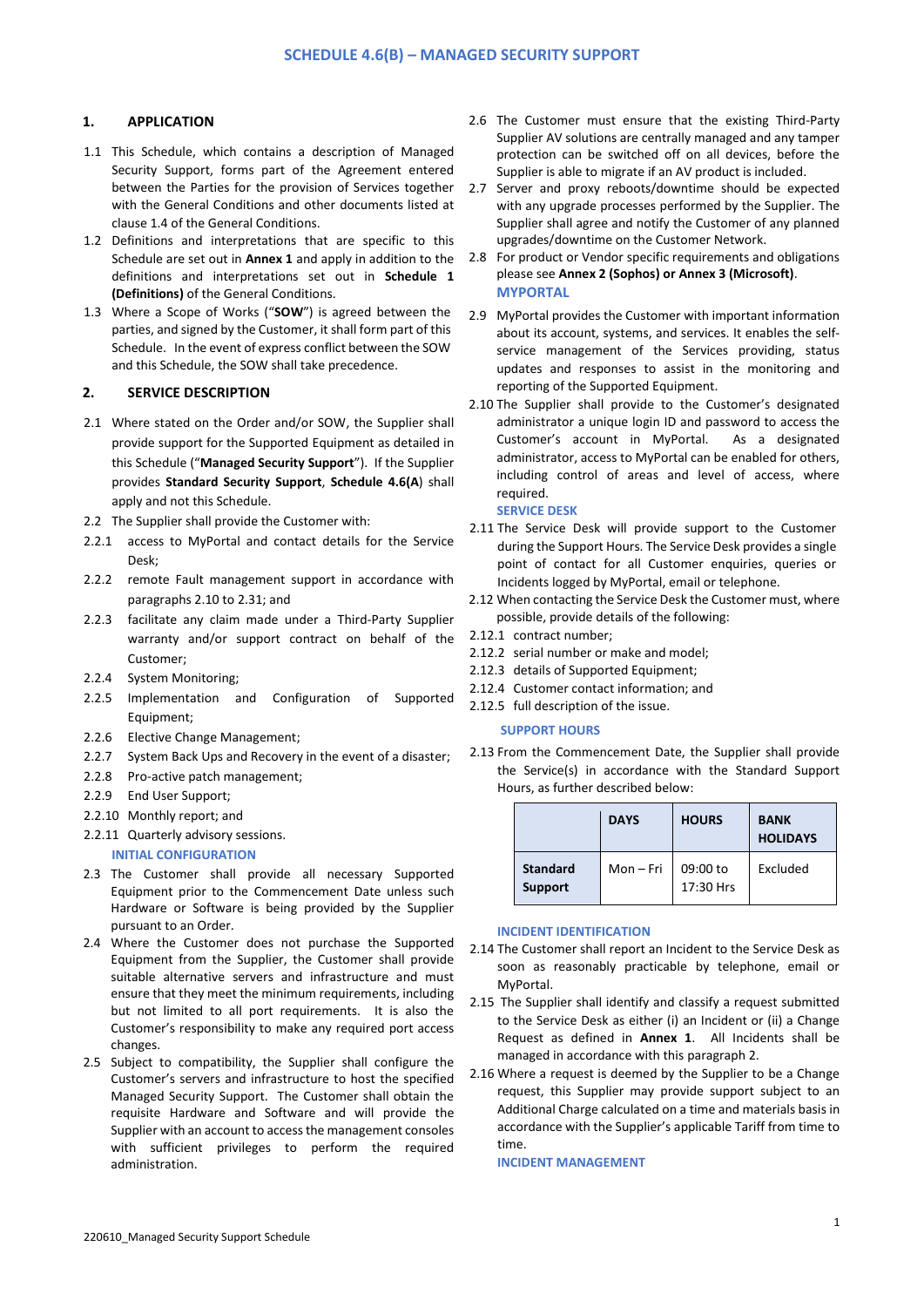- 2.17 Where the Customer notifies the Supplier of an Incident in relation to the Supported Equipment or where a ticket is automatically generated or inputted by the Supplier, the Supplier shall log, process and manage Incidents through its Service Desk.
- 2.18 All Incident resolutions are verified with the Customer and/or its End Users in accordance with ITIL Methodology before the Incident is deemed Resolved.
- 2.19 For all Incidents relating to Excluded Events, equipment not listed as Supported Equipment or where the support requested or required is deemed outside of the scope of the Services, the Supplier shall use reasonable endeavours to respond to such Incidents, subject to an Additional Charge calculated on a time and materials basis in accordance with the Supplier's applicable Tariff from time to time. Such Incidents shall not be counted or considered in relation to the performance of any Service Levels. **REMOTE SUPPORT**
- 2.20 The Service Desk will aim to resolve Incidents at first line, where this is not possible, the Incident will be escalated to the appropriate  $2^{nd}$  /  $3^{rd}$  line subject matter expert in accordance with the Incident Management process.
- 2.21 Attendance at Site of an Engineer is not included within the Managed Security Support. If the Customer requests an Engineer to attend Site, this shall be subject to an Additional Charge calculated on a time and materials basis in accordance with the Supplier's applicable Tariff from time to time.

#### **PRIORITY CLASSIFICATION**

2.22 The Supplier shall allocate a unique reference number to each Incident and shall prioritise the Incident as follows:

| <b>PRIORITY LEVEL</b>         | <b>DESCRIPTION</b>                                                                                                                                                                                                                                                                                                                                |  |
|-------------------------------|---------------------------------------------------------------------------------------------------------------------------------------------------------------------------------------------------------------------------------------------------------------------------------------------------------------------------------------------------|--|
| <b>Priority 1</b><br>Critical | A critical service is non-operational,<br>impacting the Customer's business,<br>multiple End Users or multiple<br>Sites; or severe functional error or<br>degradation of Service(s) affecting<br>production, demanding immediate<br>attention.<br><b>Business Risk is High</b>                                                                    |  |
| <b>Priority 2</b><br>Major    | The Customer's business<br>is<br>experiencing<br>failure<br>or<br>performance degradation<br>that<br>impairs the operation of a critical<br>business Service, although a work<br>around may exist; or Application<br>functionality is lost; or significant<br>number of End Users or major Site<br>is affected.<br><b>Business Risk is Medium</b> |  |
| <b>Priority 3</b><br>Minor    | The Customer is experiencing a<br>problem that causes moderate<br>business impact. The impact is<br>limited to an End User or a small<br>Site; or incident has moderate, not<br>widespread impact; or involves<br>partial loss with minimal impact<br>which is non-critical in<br>nature.<br><b>Business Risk is Low</b>                          |  |

| Priority 6     | Standard service request (e.g. End      |              |    |          |
|----------------|-----------------------------------------|--------------|----|----------|
| Change Request | User                                    | guidance and |    | Change   |
|                | Requests);                              |              | or | updating |
|                | documentation.                          |              |    |          |
|                | <b>Business Risk is Minor localised</b> |              |    |          |

- 2.23 Subject to paragraph 2.12 above, the Supplier shall use reasonable endeavours to deliver a Change Request as soon as reasonably practicable during Support Hours. **INVESTIGATION AND DIAGNOSIS**
- 2.24 Tickets are manually inputted and processed by the Service Desk through MyPortal. Initial triage of the ticket, fact verification including incident prioritisation and classification are completed.
- 2.25 The Service Desk will then attempt to resolve or direct the Incident to the appropriate service team.
- 2.26 Throughout the Incident or Change Request, updates, notes and where appropriate log files and images will be placed on MyPortal. The status of an Incident or Change Request will change depending on the current actions required.
- 2.27 If an Incident or Change Request requires input from the Customer, the ticket will be placed in a deferred state until a response is received.

**RESOLUTION AND CLOSURE**

- 2.28 When the Incident has been Resolved, the notes, including a description of the resolution will be updated and made available for review by the Customer if required.
- 2.29 Where appropriate, communication will be made between all parties before the Incident is closed in accordance with Incident Management deliverables.
- 2.30 Incidents may also be closed, if after reasonable effort has been made to get a response from the Customer, no update has been given on three (3) consecutive occasions. In such cases Incidents can be reopened upon request by the Customer.

**SERVICE LEVELS**

2.31 The Supplier shall use its reasonable endeavours to ensure that response times to the Customer's notification of an Incident are not more than:

| <b>PRIORITY</b><br><b>LEVEL</b> | <b>CATEGORY</b> | <b>INITIAL RESPONSE</b><br><b>TARGET*</b><br>(NORMAL WORKING<br><b>HOURS</b> ) |
|---------------------------------|-----------------|--------------------------------------------------------------------------------|
| <b>Priority 1</b>               | Critical        | 1 Hour                                                                         |
| <b>Priority 2</b>               | Major           | 4 Hours                                                                        |
| <b>Priority 3</b>               | Minor           | 8 Hours                                                                        |
| Priority 6                      | Minor           | 5 Working Days                                                                 |

2.32 The initial response targets in paragraph 2.31 above are standard response targets. Where the Supplier has agreed specific response targets with a Customer, these shall be set out in the relevant Order.

# *\*Calculated from receipt of notification of Incident by Supplier*

## **THIRD PARTY WARRANTY SUPPORT**

2.33 Where the Supported Equipment has a valid Third-Party Supplier warranty and/or support contract in place, the Supplier shall facilitate on behalf of the Customer any claim made under the Third-Party Supplier warranty and/or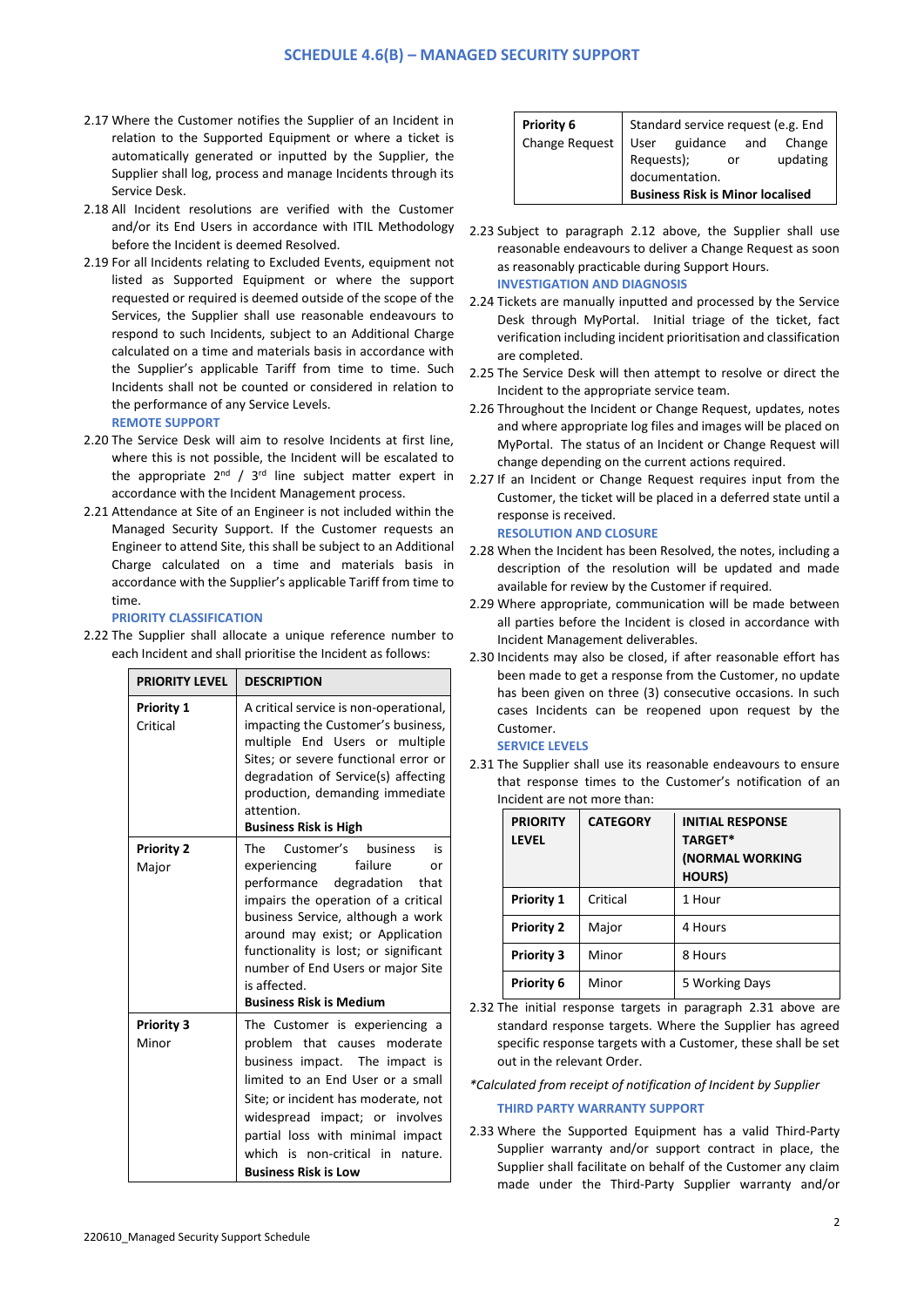support contract, in respect of an Incident identified and logged with the Service Desk.

- 2.34 Where the Supported Equipment does not have a valid Third-Party Supplier warranty or support contract, or the Third Party Supplier no longer provides appropriate support, the Supplier shall use reasonable endeavours to respond to an Incident, subject to payment of Additional Charges or a sufficient balance of Resource Credits on the Customer account shown in MyPortal. **SYSTEM MONITORING**
- 2.35 The Supplier shall provide real-time monitoring with intelligent alerting. For Endpoint solutions only, this is subject to the mandatory installation of the Supplier's preferred RRM Platform.
- 2.36 Subject to the Customer having the appropriate level of Managed Security Support as set forth in the relevant Order and the supported product being an endpoint solution, the Supported Equipment will be installed with RRM Agents to monitor and help manage the current state at any time, with data from the Supported Equipment being securely passed to the RRM Platform and displayed for the Supplier to action or escalate as appropriate.
- 2.37 The Supplier shall respond to SNMP and email alerts (both when mentioned in relevant annex only) and logon to the relevant console to inspect issues in accordance with the Service Level Targets.
- 2.38 A specification document detailing what the Supplier monitors and backs up can be provided to the Customer upon request.
- 2.39 In accordance with the Service Level Targets the Supplier will either attempt to resolve the issue on the Customer's behalf (only if the problem can be resolved from the relevant management console) or advise the Customer on what actions are required to take place to address the issue. **ELECTIVE CHANGE MANAGEMENT**
- 2.40 The Supplier upon request by the Customer can undertake Change Requests and will manage all changes covered under the Services from scoping to release and testing in accordance with the Change Request process.
- 2.41 The Customer shall submit a Change Request through the Service Desk, subject to Additional Charges as follows:
- 2.41.1 Up to five (5) Elective Changes per month are included in the Service and shall be allocated for common changes that do not require a detailed scope of works; and
- 2.41.2 Customised Changes are specific to the Customer and are scoped on a case-by-case basis with the Customer being charged on a time and materials basis.
- 2.42 All additional Elective Changes are completed on a time/materials basis and charged to the Customer as per the Supplier's Standard Schedule of Rates.
- 2.43 The Customer may also purchase, at the Commencement Date, a specific quantity of Technical Attendance Days which will be set out in the applicable Order.
- 2.44 For the avoidance of doubt, Customised Changes under paragraph 2.41.2 above shall be outside of the scope and terms of this Schedule and subject to a separate Order, will be specified and carried out in accordance with **Schedule 4.2 (Professional Services)**.

**SYSTEM BACK UPS AND DISASTER RECOVERY**

2.45 The Supplier will take backups of the supported solution in accordance with the appropriate Annex.

- 2.46 In the event of a disaster, the Supplier will restore the Supported Equipment in accordance with the appropriate Annex.
- 2.47 This is limited to the Supported Equipment and the Supplier reserves the right to limit to one (1) restoration per Contract Year.

#### **PATCH MANAGEMENT**

- 2.48 Patching is only provided when an endpoint solution (with included anti-virus) is selected for inclusion in the support package.
- 2.49 It is the Customer's obligation to perform Device reboots on a regular basis and / or when notified by the patching solution or the Operating System. The Devices to be patched must also have an internet connection to the cloud hosted patching solution for correct policy enforcement. The Customer must also not alter with the deployed patching solution for the duration of Service.
- 2.50 The Supplier's remote patch management service ensures that all applicable patches/updates are being used. Hardware drivers, firmware and associated management Software are outside of the scope of the patch management.
- 2.51 The Supplier recommends that updates are applied to keep the Customer Network within the Third-Party Supplier's supported versions and the Customer can request the Supplier to undertake an infrastructure health check at any time during the Agreement, subject to an Additional Charge to the Customer.
- 2.52 The Customer is responsible for ensuring a current back up is in place and viable with respect to automatic patching and will report any failures to the Supplier so the affected patching schedules can be adjusted.
- 2.53 Emergency patches are subject to a Change Request and changes will be raised as and when either the Customer or the Supplier is made aware of the specific patch. The Customer may use the allocated Elective Changes included under paragraph 2.41 above, where the allocated number have already been used there will be an Additional Charge to the Customer.
- 2.54 In the event of an error, the Supplier shall remove or roll back the patch identified as causing the problem and snapshots may be used by the Supplier to facilitate the removal but only in instances deemed necessary by the Supplier. If the error is present on multiple devices, the Supplier has the right to remove or roll back the update on one device and provide guidance on doing this across the rest of the estate.
- 2.55 The Supplier shall support the following Operating Systems and Third-Party Supplier Software patching:
- 2.55.1 Microsoft Windows
- 2.55.2 Microsoft Office 365
- 2.55.3 7-Zip
- 2.55.4 Adobe AIR
- 2.55.5 Adobe Acrobat Reader DC
- 2.55.6 Google Chrome
- 2.55.7 Java Runtime Environment
	- 2.55.8 Mozilla Firefox
	- 2.55.9 Skype

within the current standard or extended support for patching of the applicable Third-Party Supplier. The Supplier reserves the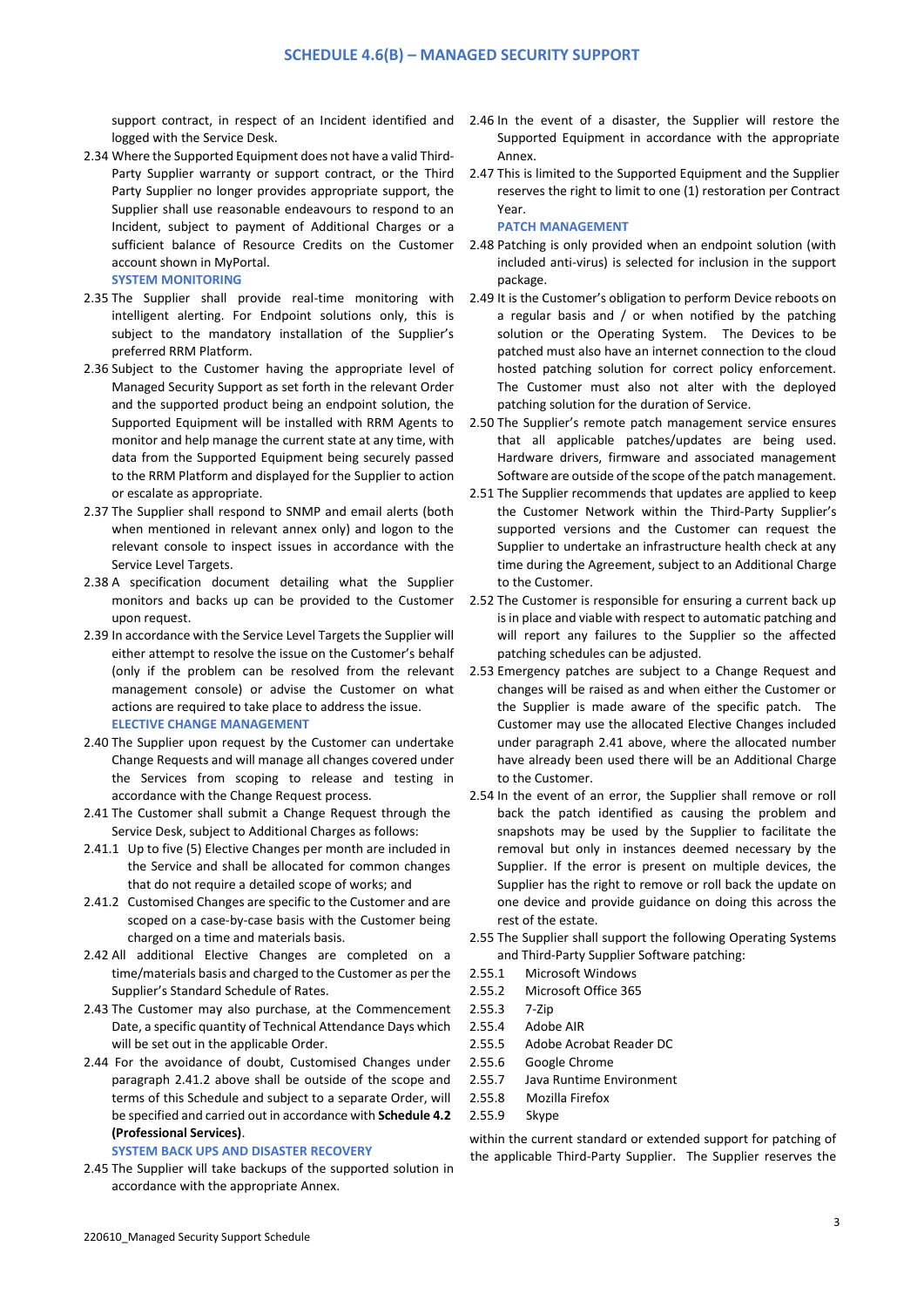right to amend this paragraph and shall only support these products unless otherwise set forth on the relevant Order.

# **AUTOMATED REPORTING**

- 2.56 The Supplier shall provide weekly automated reporting as defined in the applicable Annex. **ADVISORY SESSIONS**
- 2.57 The Supplier shall provide as part of the Service, quarterly advisory sessions for up to one (1) hour with an Engineer, which will recap on any latest threats and to advise on any configuration adjustments that may be required.
- 2.58 The Supplier will advise on recommended rule and configuration changes and will implement upon agreement following the scheduled sessions either by using the Elective Change or Customised Change process.

# **3. CUSTOMER OBLIGATIONS**

- 3.1 On and from the Commencement Date and for the duration of the Agreement, the Customer shall:
- 3.1.1 pay the Charges as and when they fall due;
- 3.1.2 make available all such facilities as the Supplier, and its Personnel reasonably require in providing the Security Support, including but not limited to:

(i)direct and remote access to the Customer Network, the Supported Equipment;

(ii)full and free access to the Site during the Support Hours; and

(iii)provide such reasonable assistance as the Supplier may request (e.g. providing sample output and other diagnostic information);

- 3.1.3 notify the Supplier immediately upon failure of any of the Supported Equipment;
- 3.1.4 ensure that the Supported Equipment is compliant with Applicable Law;
- 3.1.5 ensure that proper environmental conditions are maintained for the Supported Equipment and shall maintain in good condition the accommodation of the Supported Equipment, the cables and fittings associated therewith and the electricity supply thereto;
- 3.1.6 keep and operate the Customer Network and Supported Equipment in a proper and prudent manner, in accordance with the manufacturer's operating instructions, and ensure that only competent trained employees (or persons under their supervision) are allowed to access the Customer Network and Supported Equipment;
- 3.1.7 provide a secure, continuous power supply at the Site(s) for the operation of the Customer Network at such points with such connections as the Supplier specifies, and in order to mitigate any interruption to the Supported Equipment resulting from failure of the primary power supply, provide back-up power with sufficient capacity to conform to the standby requirements of the applicable standards;
- 3.1.8 ensure that all data held on the Customer Network is adequately backed up and keep full security copies of the Customer's programs, data bases and computer records and maintain a disaster recovery process;
- 3.1.9 be responsible for data cleaning, the integrity of any data provided to the Supplier and for all direct and indirect consequences of any errors in such data;
- 3.1.10 put in place and maintain up to date security measures to protect the Customer Network from viruses, harmful code, malicious damage and unauthorised direct and remote access to the Customer Network in accordance with Good Industry Practice;
- 3.1.11 procure and maintain all relevant licences and consents and, always comply with the terms of the relevant Supported Equipment and other licences and consents and all Applicable Law; and
- 3.1.12 inform the Supplier, in writing, of all health and safety rules and regulations and any other reasonable security requirements in place at the Customer Site(s), including any updates from time to time, and take all reasonable steps to protect the health and safety of the Supplier's Personnel whilst at the Customer's Site(s).
- 3.2 The Customer shall promptly implement recommendations by the Supplier in respect to remedial actions, whether prior to or following an Incident and confirms that it owns or will obtain valid Licenses for all Software which are necessary to grant the Supplier access to and use of the Software for the purpose of fulfilling its obligations under this Schedule.
- 3.3 The Customer shall inform the Supplier of any changes to its applications, underlying Operating System and/or maintenance and support on services not provided by the Supplier, which may affect the validity of the data to be obtained by the Supplier during an Audit.
- 3.4 The Supplier reserves the right, subject to providing the Customer with reasonable notice, to undertake an Audit of the Hardware and Software on an annual basis.

# **4. SERVICE CONDITIONS**

- 4.1 The Supplier shall perform the Services;
- 4.1.1 using appropriately qualified and skilled personnel;
- 4.1.2 in accordance with this Schedule and the relevant level of Service;
- 4.1.3 with reasonable care and skill and in accordance with Good Industry Practice, and;
- 4.1.4 so as to conform with all statutory requirements and applicable regulations relating to the Services; and in accordance with the provisions of this Schedule as applicable and set forth in the applicable Order.
- 4.2 The Customer is required to provide accurate and up to date contact details for primary contact details that the Supplier can access as necessary, and it is the Customer's responsibility to keep the Supplier updated and provide secondary points of contact in case of absences. The Supplier shall not be responsible if a Service Failure occurs due to the Supplier not being able to contact the Customer. **SERVICE LIMITATIONS**
- 4.3 The Supplier shall only provide the Services where the Customer meets the prerequisites as set out in paragraph 2 above.
- 4.4 Any work outside of the Services described in this Schedule shall be subject to an Additional Charge, this includes but is not limited to any Elective Charges exceeding 5 a month, any Customised Changes and all attendance at Site of an Engineer.
- 4.5 Configuration changes either requested or required as part of a resolution of an Incident or otherwise are not covered under Managed Security Support. These changes can be completed, subject to approval, and an Additional Charge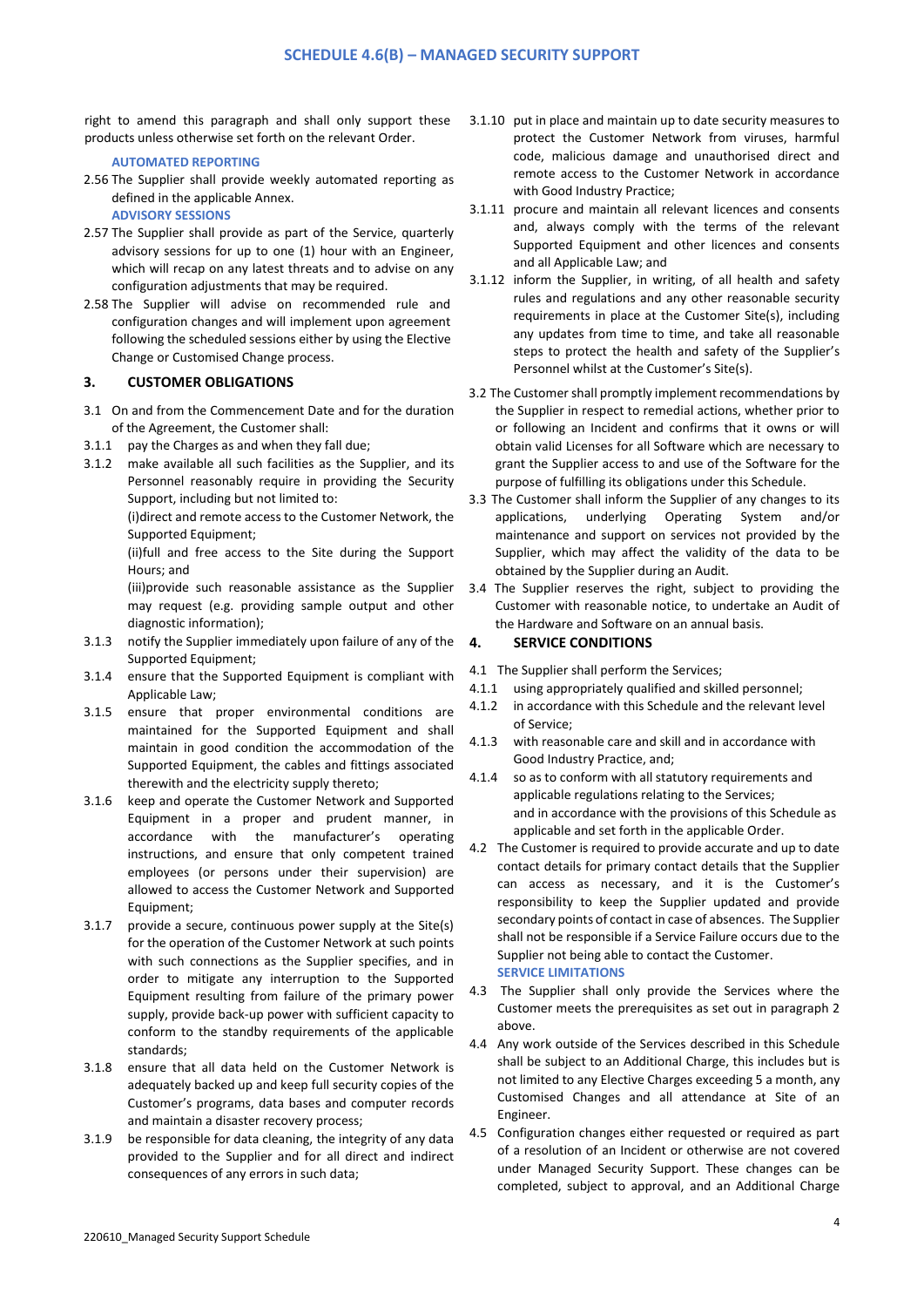unless the configuration change is an Elective Change and is 1 of the 5 monthly allowance that is included as part of the Managed Security Support.

- 4.6 Upgrades to the Supported Equipment are not covered under Managed Security Support. Support with Upgrades can be provided, subject to approval and an Additional Charge.
- 4.7 The Supplier shall not be obliged to provide Services outside of Standard Support Hours or for any equipment other than the Supported Equipment. Equally, any requests not related to the security aspects of the solution will not be supported. Where support is provided, it is provided subject to an Additional Charge.
- 4.8 Managed Security Support does not include support directly on endpoints, support in relation to threat hunting or threat remediation. Where support is provided, it is provided subject to an Additional Charge.

#### **5. CHARGES AND PAYMENT**

- 5.1 The Supplier shall invoice the Customer for the Charges for the Services as set out in paragraph 5.2 in the amounts specified in the applicable Order or as varied pursuant to the terms of this Agreement.
- 5.2 Unless stated otherwise in the applicable Order or SOW, the Supplier shall invoice the Customer as follows:
- 5.2.1 Installation Charges, on or after the Commencement Date;
- 5.2.2 Recurring Charges annually in advance;
- 5.2.3 Licence Fees annually in advance;
- 5.2.4 Additional Charges monthly in arrears;
- 5.2.5 any charges for Hardware, Devices and/or Software at the time of delivery of such Hardware, Devices and/or Software; and
- 5.2.6 any Termination Charges upon termination of the Services.

hereinafter defined as **"Charges".**

- 5.3 The Customer acknowledges and agrees that Licence Agreements can take up to sixty (60) days to be processed with the Third-Party Supplier.
- 5.4 Additional Charges shall be invoiced in arrears at the end of the month in which the Additional Charges are incurred, together with replacement parts and any other expenses and costs reasonably incurred.
- 5.5 The Supplier shall have the right to invoice Additional Charges to the Customer for any expenses and costs reasonably incurred under paragraph 6 below, or where the Supplier upon investigation an Incident is caused by something which the Supplier is not responsible for under this Schedule.
- 5.6 Unless otherwise stated in the Order, the Customer shall pay, by direct debit, each undisputed invoice (or such undisputed part thereof) within seven (7) days of the date of the invoice without any set-off or deduction.
- 5.7 Where the Customer in good faith disputes the Charges, the Customer shall notify the Supplier in writing within seven (7) days of the date of the invoice, in accordance with clause 6.17 of the General Conditions.
- 5.8 All Charges payable under this Schedule are exclusive of VAT which shall be paid by the Customer at the rate and in the manner prescribed by law.
- 5.9 If in the opinion of the Supplier, the Services are required by the Customer as a result of any misuse or neglect of, or accident to the Customer Network, and/or the Supported Equipment or due to the Customer not adhering to paragraph 3, or other third-party hardware problems, the Supplier reserves the right to charge an additional fee in relation to the provision of the Services.
- 5.10 The Supplier reserves the right to charge the Customer an Additional Charge for an Incident where the Supported Equipment has been moved to a new location and not installed by the Supplier, if the Supplier reasonably determined that the problem was caused by the transportation or re-installation of the Supported Equipment.
- 5.11 Where the Supplier finds that the Supported Equipment list does not contain all Software and/or Hardware forming the estate to which Services are being provided, the Supplier reserves the right to (i) vary the list to add such Software and/or Hardware; and (ii) increase the Recurring Charges in consideration for providing Services for the Supported Equipment added ("**Additional Supported Equipment**"). Where the Supplier exercises its right under this paragraph, the Customer shall be liable to pay the increased Recurring Charges in accordance with this clause 5 and the General Conditions.

# **6. EXCLUSIONS**

- 6.1 Notwithstanding any other provision of this Schedule or the General Conditions, the Supplier shall not be obliged to perform or provide the Services in one or more of the following circumstances:
- 6.1.1 the Customer is in breach of its obligations under paragraph 3 above or is in material breach of this Agreement;
- 6.1.2 negligence of the Customer or its End Users or the improper use by the Customer or its End Users of the Customer Network and/or Supported Equipment;
- 6.1.3 damage to the Supported Equipment resulting from accident, transportation or relocation, neglect, misuse or causes other than ordinary use (including but not limited to, failure to observe any instructions supplied by the manufacturer regarding the operation and maintenance) of the Supported Equipment;
- 6.1.4 damage caused by consumable items such as recording materials, machine stationary, ribbons, media, laser drum, toner, printer cartridges, paper trays, platen knobs, fuses, batteries, print heads, cathode ray tubes, switch boxes, power adaptor blocks or any other item considered to be a consumable by the Supplier;
- 6.1.5 damage caused by the use of non-manufacturer approved consumables, where this results in abnormal wear or damage to the Supported Equipment;
- 6.1.6 damage caused by virus attacks or failure due to any unauthorised third party Software;
- 6.1.7 alteration, modification, repair or maintenance of the Supported Equipment by any person other than the Supplier or its approved Third Party Supplier;
- 6.1.8 the Supported Equipment is removed from Site without the prior written approval of the Supplier;
- 6.1.9 insufficient or improper access to the Customer Network and/or Supported Equipment;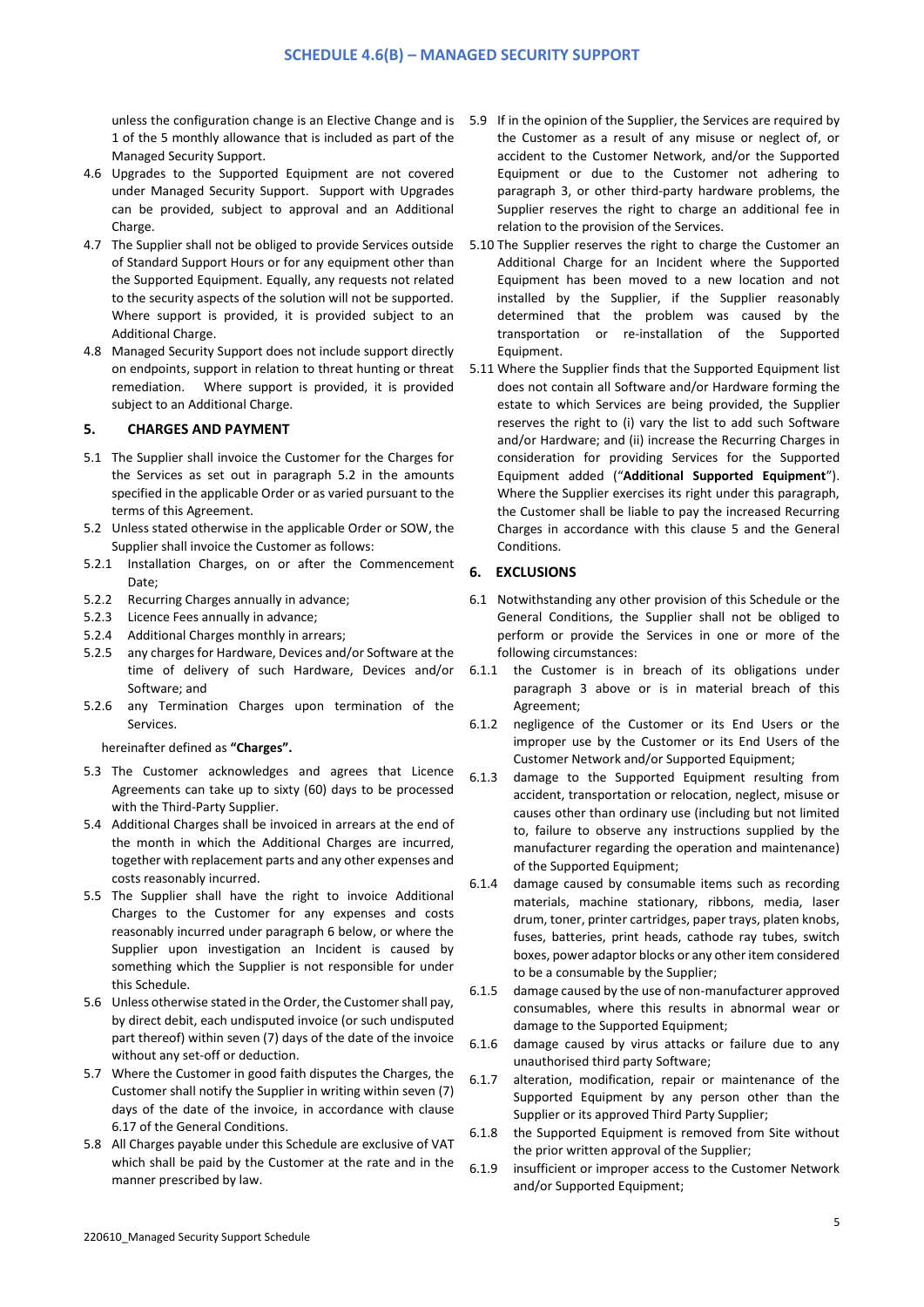- 6.1.10 failure or fluctuations in electrical power supply and/or unsatisfactory environmental conditions which do not meet manufacturers requirements;
- 6.1.11 where the Customer's own insurance covers the accidental or malicious damage to the Supported Equipment and costs relating to the Supported Equipment; and
- 6.1.12 damage to the Customer Network and/or Supported Equipment due to accidental damage, theft, vandalism or a Force Majeure Event.
- 6.2 Where the Supplier is called out in connection with any of the matters referred to in paragraph 6.1 or where the Supplier determines that the call was not warranted, the Supplier has the right to charge the Customer for any expenses and costs reasonably incurred as Additional Charges.
- 6.3 For the avoidance of doubt, the excluded events as listed in paragraph 6.1 above shall not be counted or considered in relation to the performance of any Service Levels.

#### **7. LIABILITY**

- 7.1 This paragraph 7 is supplemental to clause 9 of the General Conditions and the event there is an express conflict with clause 9 of the General Conditions this paragraph shall take precedence.
- 7.2 The Customer shall indemnify the Supplier and keep the Supplier fully and effectively indemnified in full on demand against all costs, charges, damages and or any losses sustained or incurred by it arising directly or indirectly from the Customer's failure to perform or delay in the performance of its obligations under this Schedule or from any fraudulent or negligent act or omission or wilful misconduct of the Customer, its End Users, employees, agents or subcontractors.
- 7.3 The Supplier shall not be liable to the Customer for any loss arising out of any failure by the Customer to keep full and up to date security copies of the computer programs and data it uses in accordance with Good Industry Practice.
- 7.4 The Supplier shall not be liable for failing to perform the Services or delaying the Services hereunder by reasons of Force Majeure. If a Force Majeure event prevents the Supplier from providing the Services for more than three (3) months, the Supplier shall, without limiting its other rights and remedies, have the right to terminate this Schedule in relation to any affected Services immediately by giving written notice to the Customer.

# **8. TERMINATION**

- 8.1 This paragraph 8 is supplemental to clause 8 of the General Conditions and in the event this paragraph 8 conflicts with clause 8 of the General Conditions, this paragraph shall take precedence.
- 8.2 The Customer may terminate the Services generally or in relation to any part of the Services at any time by giving the Supplier not less than ninety (90) days written notice prior to the end of the Minimum Term or Successive Term, such notice to take affect at the end of the Minimum Term or Successive Term.
- 8.3 The termination of one or more element of the Services shall not affect the continuing in effect of the remaining Services, including but not limited to the Supplier's obligation to perform the remaining Services and the Customer's

obligation to perform its responsibilities and make payment of the Charges in accordance with this Schedule.

8.4 In the event of a termination pursuant to paragraph 8.1.1 of the General Conditions, the Customer shall not be entitled to reimbursement of any aspect of the Charges as shall have been paid in advance and relate to the Services.

#### **9. GENERAL**

- 9.1 The Customer shall not, without the prior written consent of the Supplier, at any time during the Minimum Term of this Schedule nor for a period of six (6) months following its expiry or termination for any reason, solicit or entice away from the Supplier or employ any person who is, or has been, engaged as an employee of the Supplier at any time during such period. Any consent given by the Supplier shall be subject to the Customer paying the Supplier a sum equivalent to one hundred per cent (100%) of the then current annual remuneration of the Supplier's employee.
- 9.2 The Customer acknowledges and agrees that TUPE shall not apply to the Services and prior to the Commencement Date, all considerations, claims, actions or otherwise have been provided to the Supplier in relation to the effects, actions or claims of any TUPE and that the Customer indemnifies in full and holds the Supplier harmless of any such actions or claims of TUPE against the Supplier for business transfers or service provision changes for the Term of this Schedule and for a period of six (6) months following expiry or termination of this Schedule.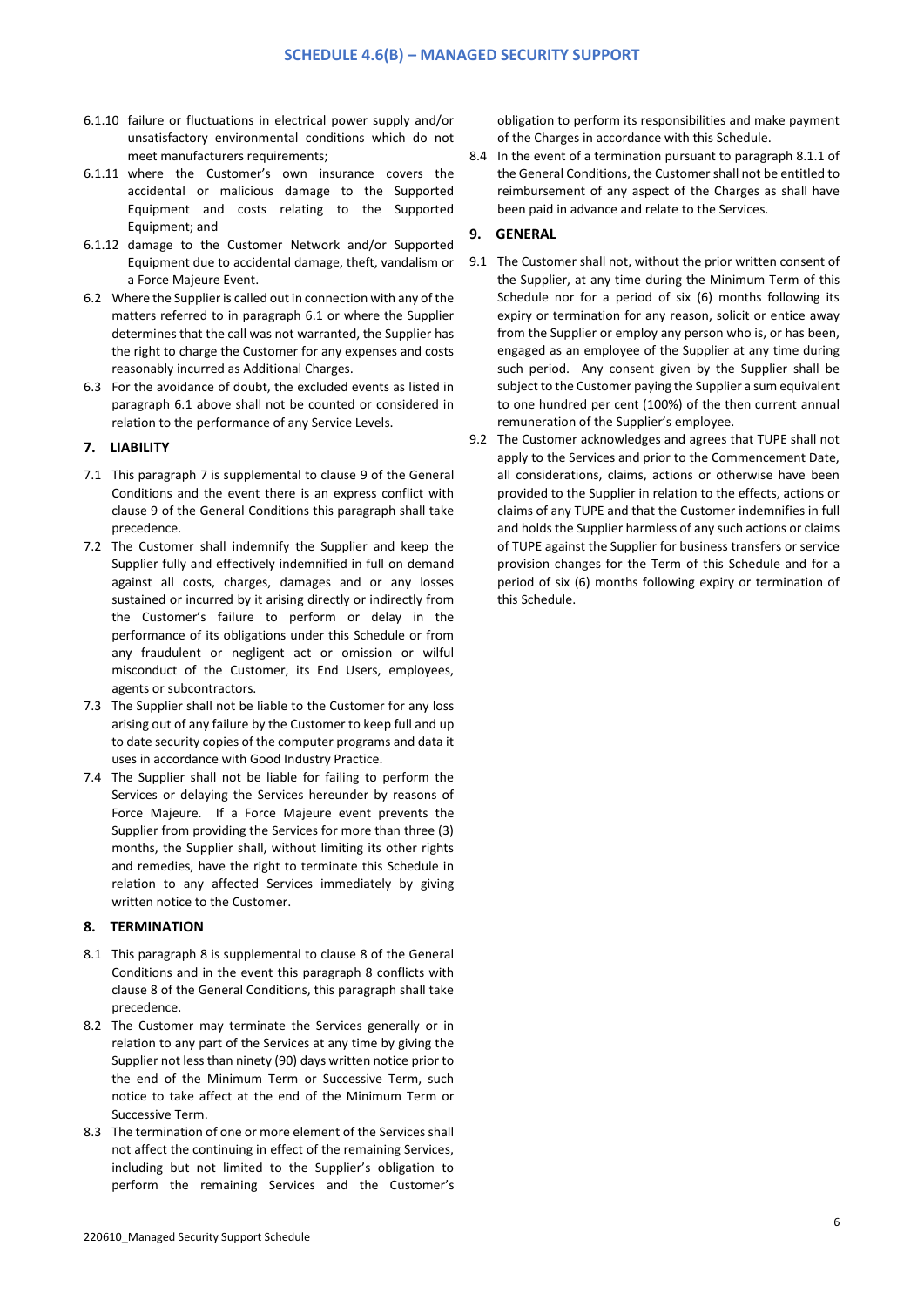#### **ANNEX 1 – DEFINITIONS**

**Additional Charges** means the additional charges incurred in accordance with terms of this Schedule together with any replacement parts and any other costs or expenses reasonably incurred if not expressly included in the relevant Order**;**

**Applicable Law** means any legislation, authorisations, permissions, rules and regulations, codes of practice, orders and guidelines relating to the provision of the Infrastructure Support Services, including any directives or other requirements issued by any regulator from time to time;

**Applications** means a computer software package that performs a specific function directly for and End User or, in some cases, for another application, also referred to as an application program or application software;

**Change Request** means a formal request to change, modify or alter the Services provided by the Supplier to the Customer as set forth in the applicable Order;

**Charges** has the meaning given to it in paragraph 5.2;

**Contract Year** means a period of twelve (12) months from the Commencement Date and/or any subsequent anniversary of the Commencement Date;

**Customer Equipment** means any equipment including purchased Hardware, Devices and Software used by the Customer in connection with the provision of the Services;

**Customer Network** means the Customer's physical network and server infrastructure, including (if any) servers and switches to routers and firewalls, plus business systems software;

**Device** means any mobile handset, laptop, tablet, computer or other input item or handheld equipment, including all peripherals, excluding SIM cards and Applications, which are in the scope of the Services, as set out in the Order;

**End User** means anyone permitted by the Customer to use or access the Supported Equipment, Customer Network and/or the Customer Equipment:

**Engineer** means the Supplier's Personnel who is responsible for carrying out technical engineering duties either remotely or at a Customer's Site;

**Excluded Events** means the events and circumstances listed at paragraph 6.1

**Force Majeure** shall have the meaning given to it in Clause 9.6 of the General Conditions;

**General Conditions** means the Supplier's standard terms and conditions for the provision of the Services as set forth on the Supplier's website at [www.chessict.co.uk/legal](http://www.chessict.co.uk/legal) [a](http://www.chessict.co.uk/legal)nd which form part of this Agreement;

**Good Industry Practice** means in relation to any undertaking and any circumstances, the exercise of that degree of skill and care which could be reasonably expected of a highly skilled and experienced professional;

**Hardware** means any and all computer and computer related hardware, including but not limited to, computers, servers, network switches, UPS units, firewalls and connect peripherals;

**Incident** means any event which is not part of the standard operation of the Supported Equipment and which causes or

may cause an unplanned interruption to, or a reduction in the quality of the performance of the Supported Equipment;

**Incident Management** is the process as further defined in paragraph 2 of this Schedule;

**ITIL Methodology** means a set of IT Service Management practices that focuses on aligning IT services with the needs of business;

**Installation Charges** means the charges in relation to the installation of the Supported Equipment, Services or any Customer Equipment as appliable;

**Licence Agreement(s)** means any licence or terms under which the Customer is permitted to use third party Software;

**Licence Fees** means the charges associated with the use of the Software, by the purchase of a Licence Agreement;

**MyPortal** means the Customer's online access to the provision of the Services available through the Supplier's website at [https://chessict.co.uk;](https://chessict.co.uk/) 

**Operating System** means system software that manages computer hardware, software resources, and provides common services for computer programs;

**Order** means an order issued by the Supplier to the Customer for the provision of the Services;

**Professional Services** means engineering support as further detailed in **Schedule 4.2 (Professional and Consultancy Services)**;

**Recurring Charges** means the Charges for the Managed Security Support which are invoiced repeatedly in every billing period as set out in the Order;

**Resolved or Resolution** means where an Incident has been resolved and the standard operation of the Customer Network and/or Supported Equipment as is expected in accordance with manufacturers recommendations;

**Services** means Managed Security Support;

**Service Desk** means the Supplier's Service Desk that the Customer is able to contact to report an Incident;

**Service Levels** means the relevant Service Level targets as further defined in paragraph 2 of this Schedule;

**Site(s)** means the Customer's premises at which the Customer Network and/or Supported Equipment is located as specified in the relevant Order;

**Software** means the software licensed to the Customer, together with any embedded software which is necessary for provision of the Services and/or operation of the Supported Equipment, which may be provided by a Third-Party Supplier and governed by a separate Licence Agreement;

**Standard Support Hours** means 09:00hrs to 17:30hrs on a Working Day;

**Supplier's Personnel** means all employees, agents, consultants, sub-contractors and other representatives of the Supplier who are involved, or proposed to be involved, in the provision of the Services;

**Supported Equipment** means the list of Hardware and/or Software as further detailed in the relevant Order or SOW and for which the Service is being provided in accordance with this Schedule;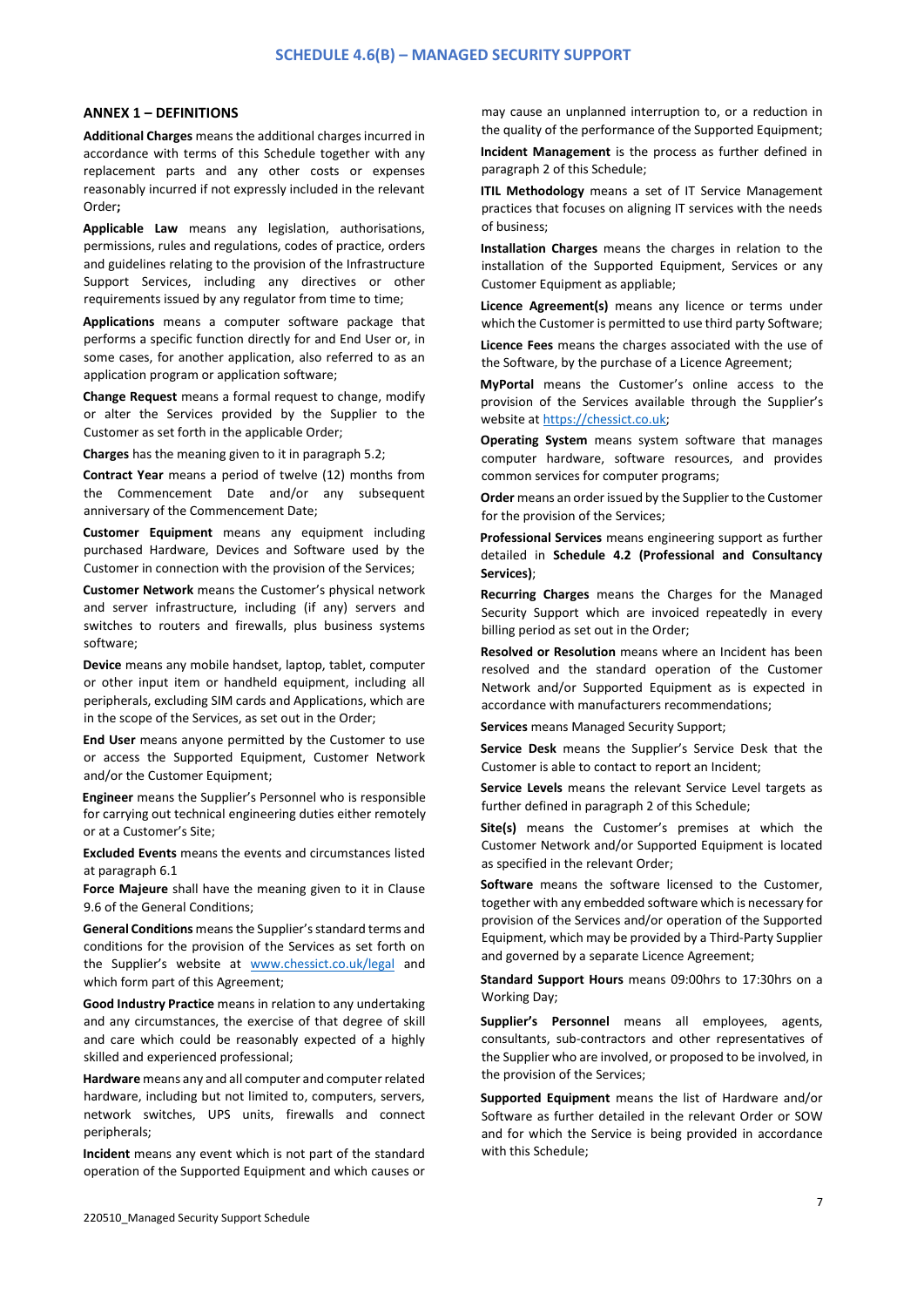**Technical Attendance Days** means where an Engineer attends Site to carry out Elective Changes during Standard Support Hours, excluding consumables and spare parts;

**Termination Charges** mean any compensatory charges payable by the Customer to the Supplier upon termination of this Agreement, in whole or part, in accordance with clause 8.7 of the General Conditions and as set out in the applicable Order, or if not specified then an amount equal to 100% of the Recurring Charges for all remaining months for the Minimum Term, together with any waivered one off charges or Installation Charges;

**Third Party Supplier** means a third-party supplier, provider or supplier of services of which:

- (a) the Customer may utilise for the provision of equipment and the Customer's Network, and;
- (b) the Supplier may utilise for provision of the Services;

**TUPE** means the Transfer of Undertakings (Protection of Employment) Regulations 2006;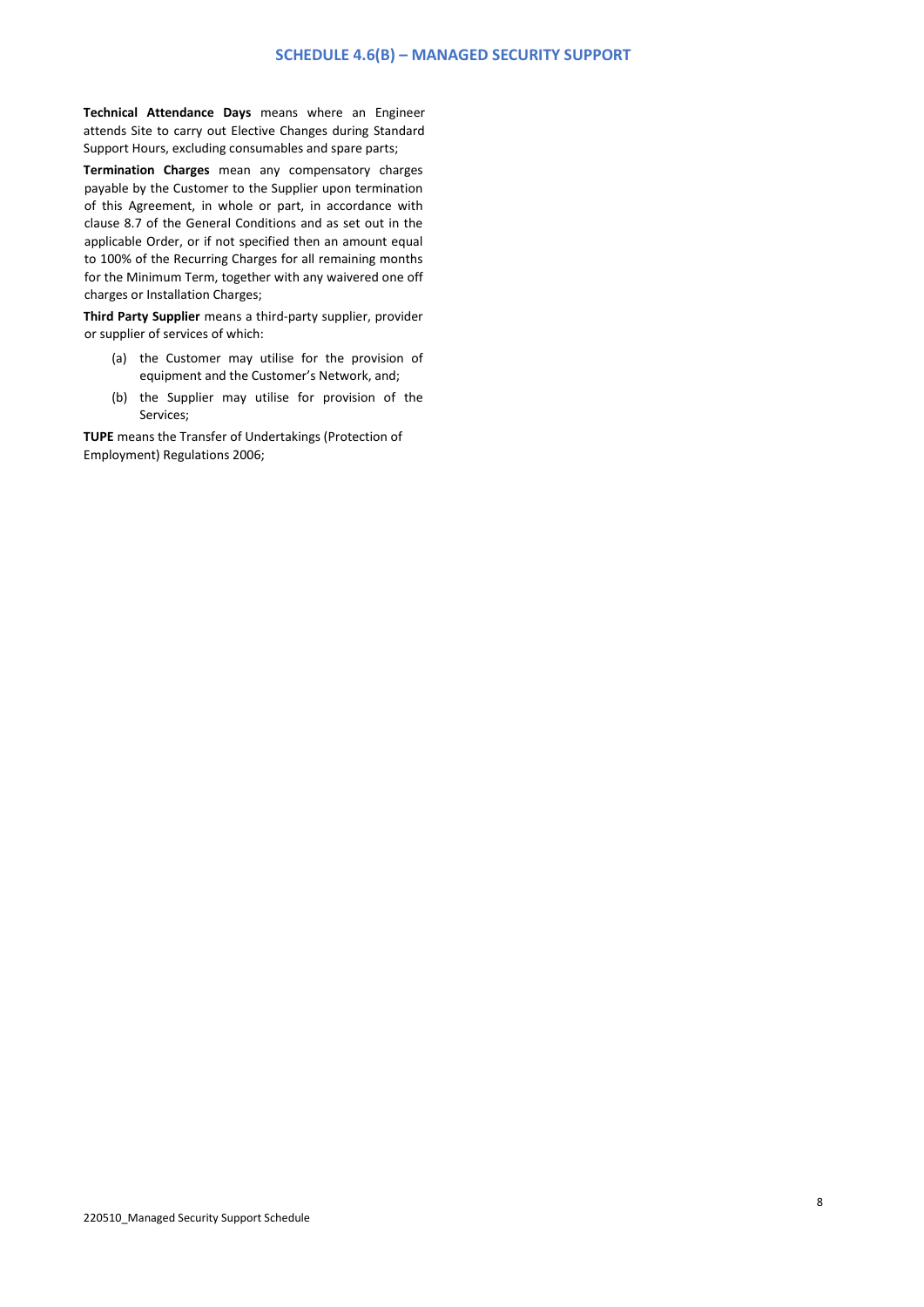# **ANNEX 2 – SOPHOS**

1. Where the Supported Equipment includes Sophos Software and/or Hardware this **Annex 2** applies and take precedence over the Schedule in the event of express conflict.

**Initial Configuration**

- 2. The Customer shall provide suitable alternative servers and infrastructure and must ensure that they meet the Sophos Endpoint and XG minimum requirements which can be found at [https://docs.sophos.com/.](https://docs.sophos.com/)
- 3. Sophos currently offers Central installers for the following end points:
	- Windows 7 desktop and above
	- Windows Server 2008 R2 and above
	- MacOS 10.15 and above:
	- Linux 10 (as per Sophos KB Sophos Anti-Virus for Linux: system requirements)

Installation can take up to 10 minutes to complete once downloaded.

- 4. If the existing AV software is not removable by the Sophos CRT tool then additional work will be required by the Supplier to investigate, test and perform the removal process, which would be chargeable to the Customer at the Supplier's standard rates applicable at the time. The current Sophos CRT tool third party AV compatibility list is available from the following link [https://support.sophos.com/support/s/article/KB-](https://support.sophos.com/support/s/article/KB-000034009?language=en_US)[000034009?language=en\\_US.](https://support.sophos.com/support/s/article/KB-000034009?language=en_US)
- 5. The standard Software installation and configuration options and the pre-requisites are shown below;

|                                                               | <b>INSTALLATION</b><br><b>OPTIONS</b>                                                                                                      | <b>PRE-REQUISITES</b>                                                                                                     |
|---------------------------------------------------------------|--------------------------------------------------------------------------------------------------------------------------------------------|---------------------------------------------------------------------------------------------------------------------------|
| Unmanaged<br><b>Network</b><br>with no AV                     | Locally run the<br>installer on each<br><b>End Point</b><br>Email a link to<br>End User to self-<br>install                                | Internet Access<br>Local Admin<br>privileges on End<br>Point                                                              |
| Unmanaged<br><b>Network</b><br>with<br>current AV<br>solution | Locally run the<br>installer on each<br><b>Fnd Point</b><br>Email a link to<br>End User to self-<br>install                                | As above<br><b>Existing AV</b><br>product must be<br>compatible with<br>Sophos CRT tool                                   |
| Managed<br><b>Network</b><br>with no AV                       | Locally run the<br>installer on each<br><b>End Point</b><br>Email a link to<br>End User to self-<br>install<br>Remotely deploy<br>a script | Internet Access<br>Local Admin<br>privileges on End<br>Point<br>Customer to<br>provide support<br>for management<br>tools |

| Managed<br><b>Network</b><br>with<br>Managed<br>AV | As above | As above<br><b>Existing AV</b><br>product must be<br>compatible with<br>Sophos CRT tool |
|----------------------------------------------------|----------|-----------------------------------------------------------------------------------------|
|----------------------------------------------------|----------|-----------------------------------------------------------------------------------------|

- 6. Where the Customer's internet access for End Points is restricted for security reasons or internet connectivity is very poor, a local cache/message relay server can be deployed, however this will require additional time to enable the Supplier to configure and test.
- 7. If the Operating Systems are not supported by the manufacturer but are supported by Sophos, and an extended subscription has been purchased, if required and the Supplier shall use reasonable endeavours to support the same.
- 8. The Customer is responsible for ensuring it has the appropriate Sophos License Agreements in place for the infrastructure environment and each End User and acknowledges that provision of Managed Security Support is dependent upon such License Agreements being in place at the point of implementation and for the duration of the Agreement.
- 9. Where the Customer purchases Sophos products through the Supplier, the terms of **Schedule 3.6(B) Sophos Endpoint and Security Protection Products** apply and as detailed therein the Customer also accepts the applicable Sophos End User terms and conditions. **System Monitoring**
- 10. SNMP alerts only available with the XG firewall solution. Email alerts are available on both Sophos Central and Sophos XG. **System Backups and Disaster Recovery**
- 11. The Supplier will take backups of the XG firewall (Configuration not reporting data) when this service option has been selected. This configuration will be stored on the Supplier's servers
- 12. In the event of a disaster, the Supplier will restore the Supported Equipment/Sophos XG Firewall using remote access and the Customer is required to have on Site assistance during such time to support the Supplier remotely. The Supplier is not responsible for restoring clients and servers either from a disaster or due to a failed patch.

#### **Automated Reporting**

13. The Supplier shall provide automated reporting that will include an overview of the following: Sophos Central

# **Throats**

- Malware Detected
- Total websites warned
- Total websites blocked
- Exploits Prevented

#### System Health

- Total computers protected
- Total servers protected
- Total users protected
- Most frequently blocked applications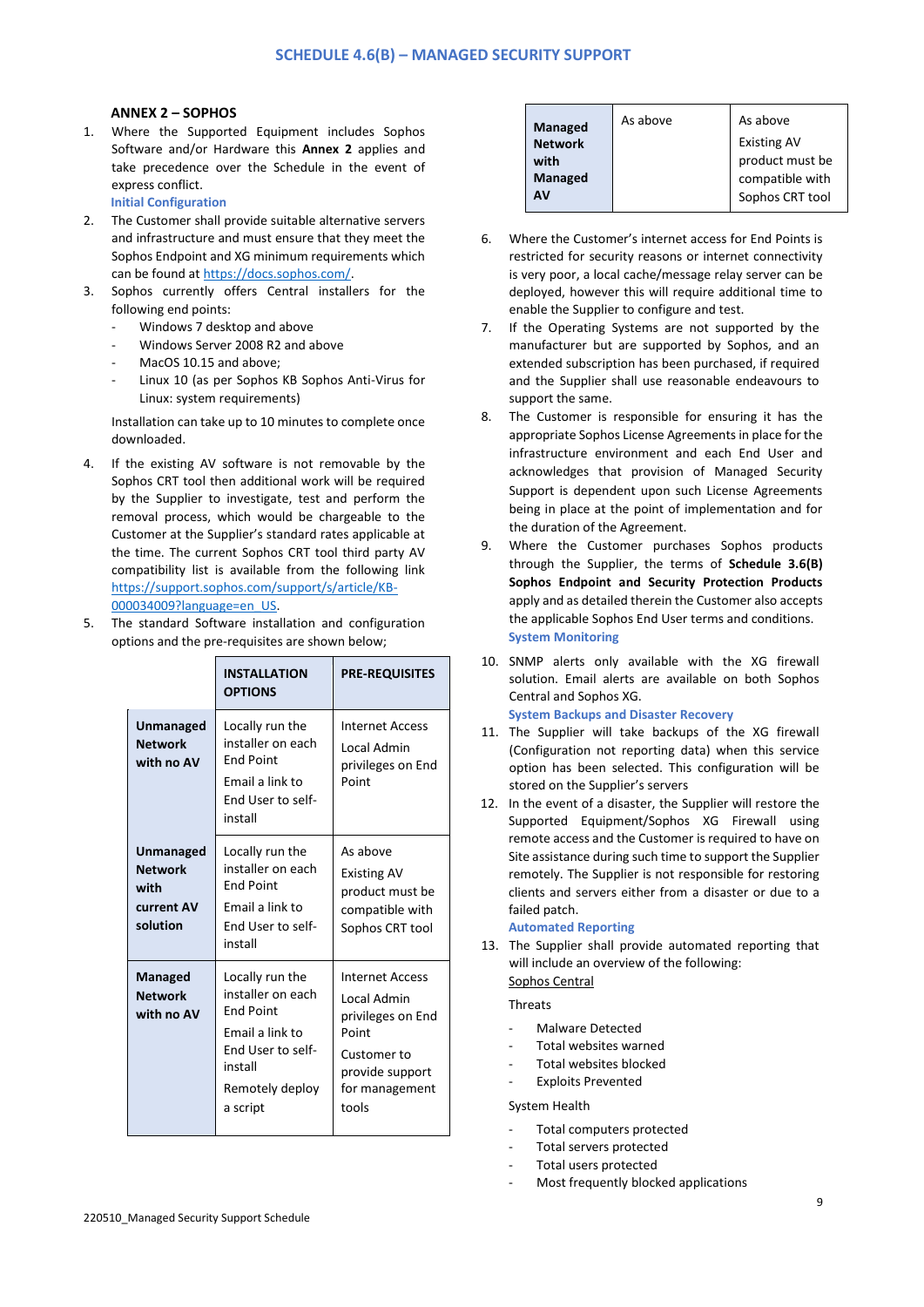# XG Firewalls

Threats (Web/Email/IPS/ATP)

- Security Audit Report
- **Executive Report**

# **Upgrades**

14. Where the Supported Equipment is an XG Firewall point upgrades are included as part of Managed Security Support and are not subject to an Additional Charge in accordance with paragraph 4.6 of the Schedule.

#### **ANNEX 3 – MICROSOFT**

1. Where the Supported Equipment includes Microsoft Software and/or Hardware this **Annex 3** applies and takes precedence over the Schedule in the event of express conflict.

**Initial Configuration**

- 2. Microsoft's minimum requirements can be found at [https://www.microsoft.com/en-gb/microsoft-](https://www.microsoft.com/en-gb/microsoft-365/microsoft-365-and-office-resources)[365/microsoft-365-and-office-resources.](https://www.microsoft.com/en-gb/microsoft-365/microsoft-365-and-office-resources)
- 3. For endpoints, professional versions of Windows 10 and 11 are required.
- 4. Microsoft Managed Security Support for a supported server OS includes a Microsoft Defender for Endpoint license.
- 5. If the existing AV software does not have a central removal tool, then additional work will be required by the Supplier to investigate, test and perform the removal process. The Supplier shall be entitled to invoice the Customer Additional Charges calculated on a time and materials basis and in accordance with its Tariffs applicable from time to time. The current non - Microsoft removal tool is available from the following link [https://support.microsoft.com/en-us/topic/list-of](https://support.microsoft.com/en-us/topic/list-of-security-program-cleanup-and-uninstall-tools-751fd6cc-a39f-dc66-ef44-61a7de91b7dc)[security-program-cleanup-and-uninstall-tools-](https://support.microsoft.com/en-us/topic/list-of-security-program-cleanup-and-uninstall-tools-751fd6cc-a39f-dc66-ef44-61a7de91b7dc)[751fd6cc-a39f-dc66-ef44-61a7de91b7dc](https://support.microsoft.com/en-us/topic/list-of-security-program-cleanup-and-uninstall-tools-751fd6cc-a39f-dc66-ef44-61a7de91b7dc)
- 6. Subject to the Customer having in place the relevant License Agreements with Microsoft, the Supplier will implement the Microsoft security related features referred to in paragraph 9 of this Annex 3 in accordance with industry best practice. To do so the Customer must provide to the Supplier:
	- Global administrator permission, or delegated permission's equivalent role, to the Customer's active Microsoft 365 Tenancy through for the duration of the Agreement; and
	- Provide any existing computer and bring your own device policies in place with the Customer's organisation and (i) accept any required changes to such policies to support the secure configuration of the components listed in paragraph 2.2 of the Schedule; or (ii) create a policy that supports the security configuration and implement that policy within the Customer's organisation, and if required the Supplier can provide a basic policy.
- 7. The Supplier will provide the following configuration:
	- Configuration of policies to facilitate End User device management;
	- Configuration of Endpoint security policies;
	- Configuration of Office 365 security policies;
- Configuration of Azure Active Directory security policies including conditional access;
- Configuration of Data Protection for Microsoft 365; and
- Configuration of relevant role-based access controls to prevent alteration of required security policies.
- 8. Further information in relation to the configuration referred to above, is detailed in the Supplier's proposal document.

## **Service Description**

- 9. In addition to what is stated in paragraph 2.2 of the Schedule, the Supplier will also provide the customer with the following:
	- Device management utilising Microsoft
	- Intune and Endpoint Manager
	- Endpoint protection utilising Microsoft Defender
	- Cloud Protection utilising Defender for Office 365
	- Identity protection utilising Azure Active **Directory**
	- Cloud back-up utilising Data Protection for Microsoft 365.
- 10. The Customer is responsible for ensuring it has the appropriate Microsoft License Agreements in place for the infrastructure environment and each End User and acknowledges that provision of Managed Security Support is dependent upon such License Agreements being in place at the point of implementation and for the duration of the Agreement.
- 11. Where the Customer purchases Microsoft products through the Supplier, the terms of **Schedule 3.6(A) Microsoft Services** apply and as detailed therein the Customer also accepts the applicable Microsoft End User terms and conditions.
- 12. The Supplier will provide the Customer with Licenses for the Data Protection for Microsoft 365 referred to in paragraph 2.2.8 for use with the Managed Security Support as described in this Schedule. Except where provided for otherwise in this Schedule, **Schedule 3.9 Data Protection for Microsoft 365** shall apply to the provision of such Licenses.

**System Monitoring**

13. Pro-active monitoring is currently not available and as such paragraphs 2.35 to 2.39 of the Schedule are not applicable where the Supported Equipment is Microsoft Software or Hardware.

# **Systems Back Up and Disaster Recovery**

14. The Supplier will take regular back-ups of the Customer's Microsoft 365 data in accordance with the Supplier's standard back-up schedule unless a specific back-up schedule is agreed with the Customer upon implementation. The Supplier will perform on demand restoration of the same in the event of a disaster in accordance with **Schedule 3.9 Data Protection for Microsoft 365**.